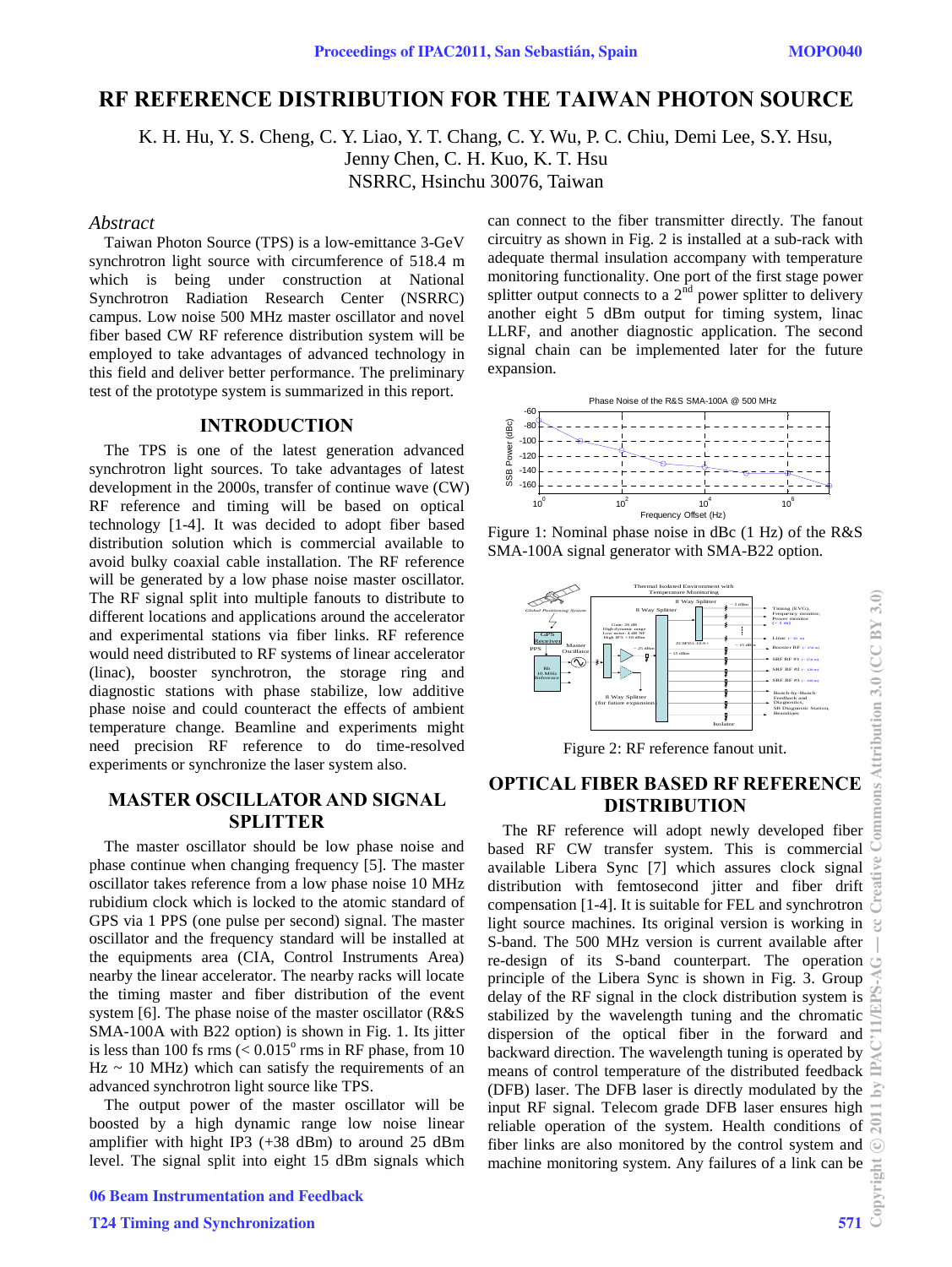identified easily; spare unit replacement is quickly and will not affect machine availability.



Figure 3: Simple block diagram of the Libera Sync fiber link for 500 MHz operation.

# **SYSTEM CONFIGURATION**

The RF reference generation and distribution system plan are shown in Fig. 4. The SMA-100A signal generator is locked with a GPS disciplined rubidium low phase noise 10 MHz frequency reference. The 499.654 MHz signal is split by multi-ports power splitter delivering 15 dBm output with adequate isolation between ports. Since the instruments rack is installed near by the linear accelerator, one link will connect to the linear accelerator low level RF system by coaxial cable directly. The RF references for the booster synchrotron and the storage ring will be distributed by four fiber links. The RF power which delivers to the RF system can vary from 5 to 15 dBm. Another possible applications need RF reference such as bunch-by-bunch diagnostic and feedback system, synchrotron radiation diagnostics station for streak camera, and beamline laser systems will be distributed by the fiber link also for the future expansion. One of a RF reference port will connect to the event generator (EVG) on the timing system which will generated various machine clocks and trigger signals and distributed to the site which need these signals around the whole accelerator for synchronization, injection control, and synchronize experiment with the stored beam.



Figure 4: RF reference distribution scheme for the TPS.

All Libera Sync TX and RX units will be accessed by the control system. The working conditions and system healthy can be monitored by control system include housekeeping, conditions of the DFB laser, photo current and power of photo diodes, and RF power. Any fault can dig out quickly. Distance for the fiber links are about from 150 m to 350 m for the TPS configuration.

### **PRELIMINARY TEST**

Prototype master oscillator and the timing master as show in Fig. 5 (a). This system has already supported commissioning and acceptance test of the TPS 150 MeV linear accelerator in the  $2<sup>nd</sup>$  quarter of 2011 successfully.

Five pairs of the Libera Sync TX and RX units were received in June. Installed at test rack to perform preliminary test is shown in Fig. 5 (b). The check of functionality and performance is on-going.



Figure 5: (a) Prototype master oscillator and the timing master. (b) Photo of the Libera Sync pairs in testing.

Instrumentation set up to support this test is shown in Fig. 6. Phase noise is measured by the RSA-3308A realtime spectrum analyzer. However, noise floor of the RSA-3308A might be inadequate for low-phase noise measurement. The long-term drift measurement will be performed by two approaches by handy instruments. The first method will use a calibrated double balance mixer installed at temperature controlled environment as phase detector. The phase errors will be readout by Keithley 2001/2002 7.5/8.5 digits DMM meter. The calibration constant of the mixer phase detector at various conditions are checked, the sensitivity is about 3.3 mV/Deg at working point, i.e., 33 μV corresponding to 0.01 Degree of RF phase. The second approach is down convert the RF signals of the Libera Sync pairs input and output signals to a lower frequency  $($   $\sim$  64 kHz) so that it can be compared with the phase by SR850 lock-in amplifier with  $0.01^{\circ}$  resolution. Ambient temperature of the instruments set up will be monitored by temperature sensors. Setup of the measurement is in proceed. All instruments can be accessed in the EPICS environment.



Figure 6: Functionality and performance test set up for Libera Sync pairs by using instruments in hand.

06 Beam Instrumentation and Feedback T24 Timing and Synchronization